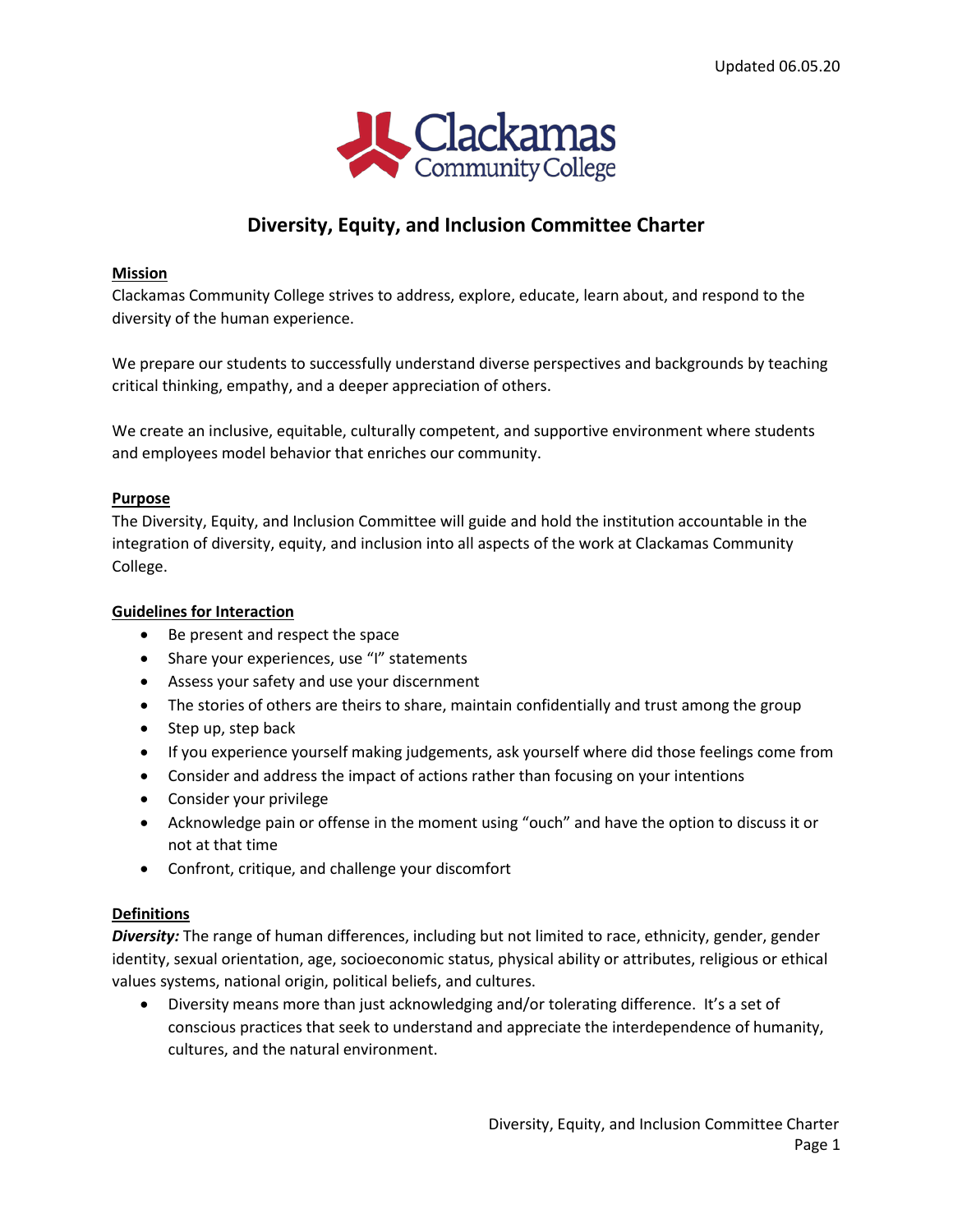*Equity:* Ensuring that everyone has support and access to the resources needed to be successful and identifying and eliminating barriers that have prevented the full participation of communities most impacted by systemic oppression.

- Improving equity involves increasing justice and fairness within the procedures and processes of institutions and systems, as well as in the distribution of resources. Tackling equity issues requires an understanding of the root causes of outcome disparities within our society and institution.
- Equity differs from equality. Equality refers to treating everyone the same, but does not necessarily lead to equitable outcomes because diverse communities have diverse needs and have faced varying obstacles and inequities.

*Inclusion:* Ensuring that people of all backgrounds, identifies, abilities, perspectives, and beliefs have an equal opportunity to belong, achieve, and contribute to their communities. An inclusive institution promotes and sustains a sense of belonging; it values and practices respect where all people are recognized for their inherent worth and dignity, talents, beliefs, backgrounds, and ways of living.

*Cultural Competence:* An understanding of how institutions and individuals can respond respectfully and effectively to people from all cultures, economic statuses, language backgrounds, races, ethnic backgrounds, disabilities, religions, genders, gender identifications, sexual orientations, veteran statuses and other characteristics in a manner that recognizes, affirms and values the worth, and preserves the dignity, of individuals, families and communities.

# **Meeting Schedule**

The second and fourth Fridays of each month from 9:30am-11am.

## **Scope**

The committee will guide the work of diversity, equity, and inclusion at our institution through the following:

- 1. Assessing the implementation of the Diversity, Equity, and Inclusion Strategic Plan
- 2. Monitoring the development, implementation, and evaluation of standards for cultural competence for students and employees
- 3. Providing input on institutional policies and procedures to address diversity, equity, and inclusion issues
- 4. Focus on institutional policies and procedures to address diversity, equity, and inclusion issues and make recommendations when appropriate
- 5. Evaluating and recommending solutions where institutional inequities exist
- 6. Informing and consulting with students, staff, faculty, and administration regarding diversity, equity, and inclusion initiatives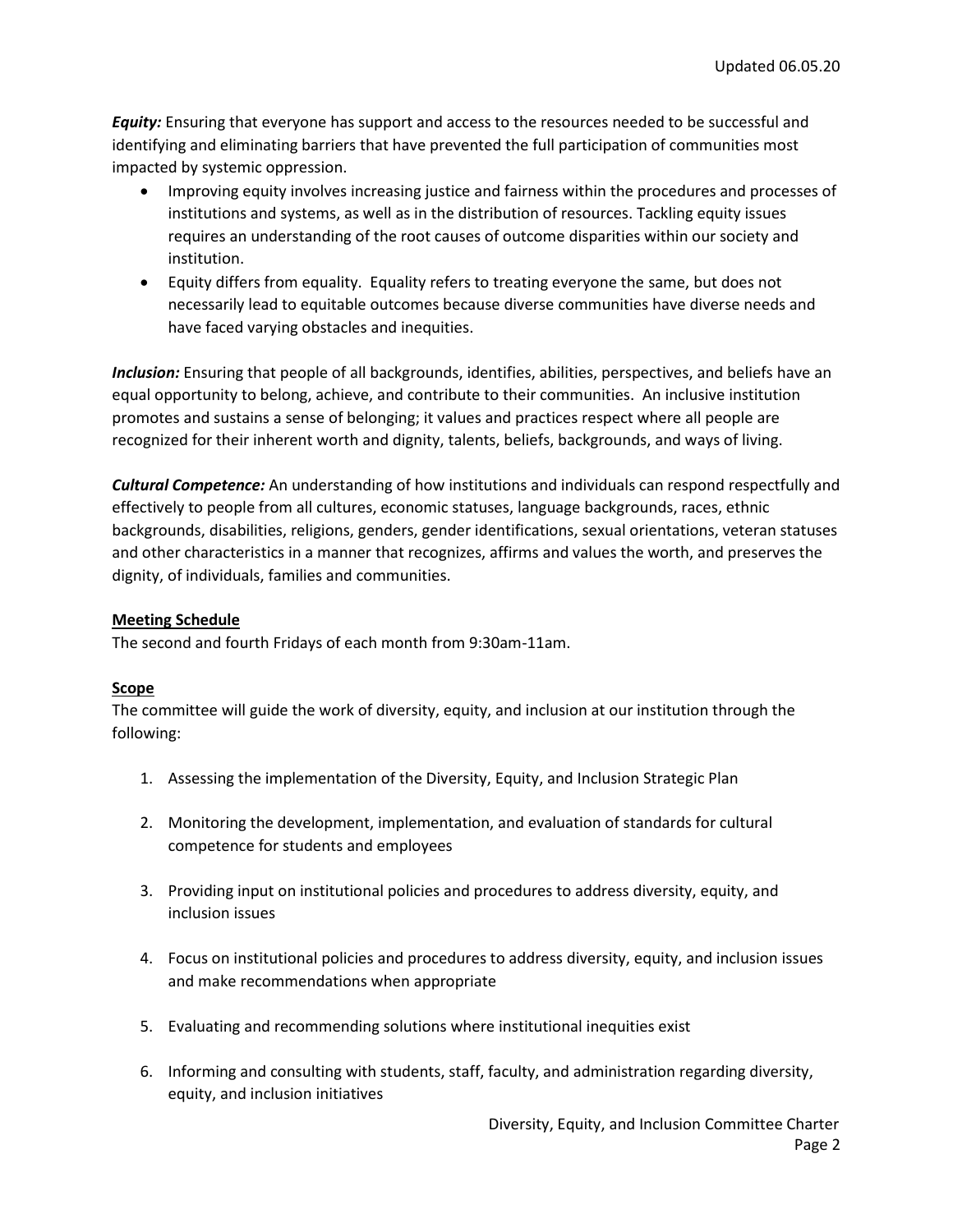- 7. Ensuring the maintenance and dissemination of best practices for diversity, equity, and inclusion in institutional policies, teaching, training, hiring, and retention of students and employees
- 8. Serving as a resource for guidance and consultation regarding diversity, equity, and inclusion issues for students and employees
- 9. Disseminating information about ongoing professional development training around diversity, equity, and inclusion for students and employees
- 10. Seeking regular feedback from students and employees to inform decision-making and understand opportunities for improvement
- 11. Sharing the work of the committee with the college community

#### **Committee Creation**

In February and March 2017, the Diversity Taskforce requested feedback on the above statement from the following groups: Associated Student Government, Classified Association, College Council, Department Chairs and Directors, Executive Team, Faculty Senate, Human Resources. The Diversity Taskforce worked to obtain campus input on important areas of diversity or equity for the college community. In addition to feedback from specific groups, a survey was created and sent to the entire campus (students, staff, and faculty) to determine the top three areas that Clackamas should focus on related to diversity and equity. The areas are listed above as the purpose of the committee.

Based on campus feedback, college administration formed the Diversity, Equity, and Inclusion Committee which was convened for the first time in fall term 2017. The committee's scope also incorporated requirements of Oregon House Bill 2864 around cultural competency training for college employees.

The DEI Committee engaged in a strategic planning process between January 2019 and May 2020.

#### **Subcommittees**

Subcommittees are aligned with priorities and goals identified in the 2020 DEI Strategic Plan. A list of subcommittees and descriptions are available on the DEI webpage. Subcommittees create an opportunity for members of the college community to engage in implementation of the DEI Strategic Plan. Inquiries about subcommittees should be directed to [diversity@clackamas.edu.](mailto:diversity@clackamas.edu)

## **Relationship to Other Committees**

Presidents Council, College Council, Access, Retention and Completion (ARC) Committee, Institutional Standards and Procedures (ISP) Committee, Organizational Learning Committee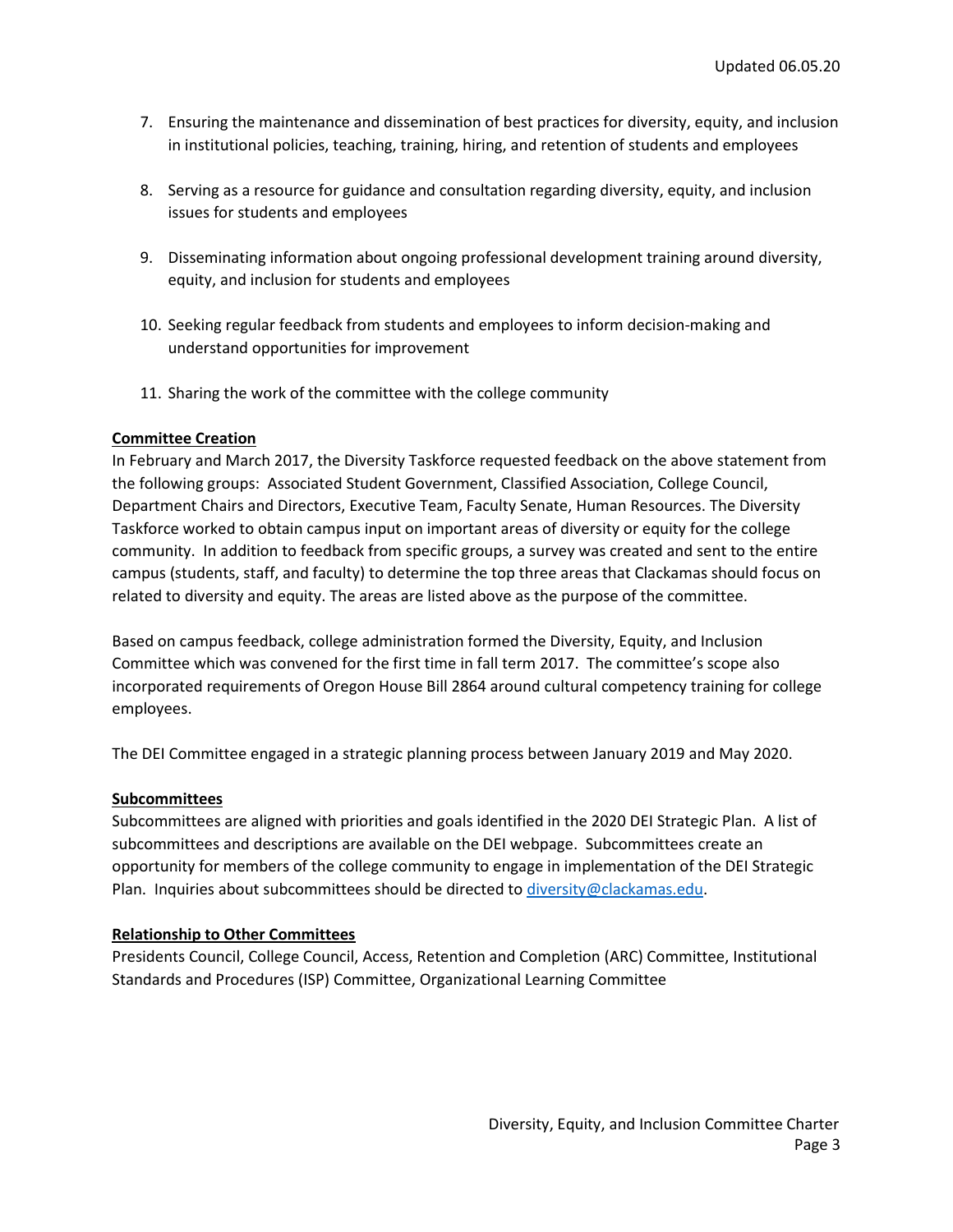# **Membership**

The Diversity, Equity and Inclusion Committee includes 17 members with the following roles and membership structure:

# Chair Positions

- 2 Co-chairs serving staggered 2-year terms (i.e. 1 new co-chair selected each year). Co-chairs are appointed by the President at the end of the academic year, with new chair beginning the following academic year. Co-chairs must be appointed from within the DEI Committee, having served at least one year on the committee.
- Co-chairs who serve at the same time cannot be from the same employee type (Admin/Confidential, Classified, Faculty).

## Appointed Positions

- Appointed positions are employees serving two-year terms, which may be renewed. Terms are staggered.
- Representatives are selected through an application process and appointed by the College President.
	- o 2 Classified Association representatives (one appointment each year)
	- o 2 Full-time Faculty representatives (one appointed each year)
	- o 2 Part-time Faculty representatives (one appointed each year)
	- $\circ$  1 Admin/Confidential representative (appointment in odd years)

#### Assigned Positions

- Assigned positions are employees and students identified by department leads based on position. Depending on the department, these individuals may serve for a longer time period:
	- o 1 College Relations and Marketing representative
	- $\circ$  1 Disability Resources Center representative, or a representative with knowledge of ADA compliance
	- o 1 Human Resources representative
	- o 1 Associated Student Government (ASG) student representative (one-year term)
	- o 1 Multicultural Center student representative (one-year term)

## At-Large Positions

- At-Large positions are employees serving two-year terms, which may be renewed. Terms are staggered, appointing two representatives in even years and one in odd years.
- Selected through an application process and appointed by the President.
- Positions are for individuals from systemically non-dominant populations.
	- o 3 At-large representatives

## Application Process

- Applications are updated annually by the Co-chairs and President.
- **Completed applications are submitted electronically t[o diversity@clackamas.edu.](mailto:diversity@clackamas.edu)**
- Applications will be reviewed by the Co-chairs and President.
- All final decisions and appointments will be made by the President.